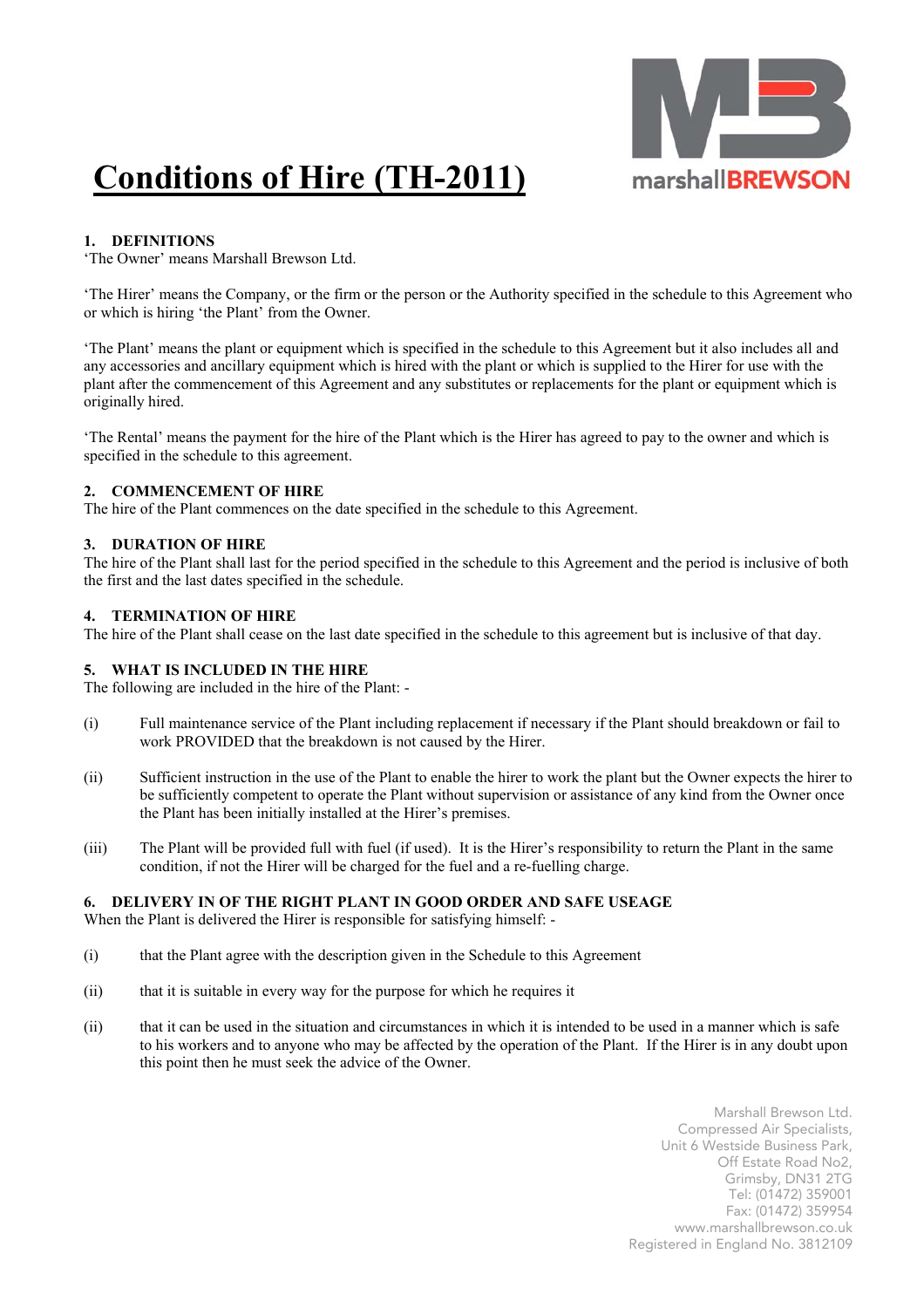#### **7. OWNERSHIP**

The Plant is owned by the Owner and always remains owned by the Owner. It is only entrusted to the Hirer. The Hirer agrees that he will never attempt to pass on ownership to anyone whatsoever and will not offer or pledge the Plant as security for any debt whatsoever in any way. The Hirer also agrees that he will not allow the Plant (or any part of it) to be taken in execution or distress or in any way whatsoever to satisfy any obligation of his. If he is in breach of this clause then the Hirer agrees that he will immediately pay to the Owner the full market value of the Plant. It is agreed that that shall be a debt that shall be immediately due and payable to the Owner and the Owner shall be at liberty to issue court proceedings forthwith if it is not paid.

#### **8. CUSTODY**

The Hirer agrees that the Plant will only be kept at the premises which are named in the Schedule to this Agreement and at no other place without the prior consent of the Owner in writing. The Hirer also agrees that he will keep the Plant in his custody and under his control and he will not lend it to anyone else whatsoever or part with control.

#### **9. USE AND MAINTENANCE**

The Hirer agrees that the Plant will be used properly and only for the purpose for which it is intended. The Hirer also agrees that he will maintain the Plant in every way in a proper and satisfactory manner. The Hirer agrees that if the Plant shall be in need of repair which goes beyond routine maintenance then he will ask the Owner to arrange for such repair and will not attempt any such repair himself.

#### **10. BREAKDOWN**

If the Plant should breakdown through no fault of the Hirer then the Hirer agrees that he will immediately notify the Owner who will arrange to have the plant repaired or replaced as quickly as possible. During the time that the Plant is out of use because of such a breakdown then it is agreed that no payment shall be made for the hire of the Plant. It is agreed that the Owner shall not be liable for any compensation arising out of a breakdown of the Plant.

#### **11. INSURANCE**

The Hirer agrees that he will arrange for the plant to be insured: -

- (i) against all risk of damage or theft to the Plant or any part of it from any reasonably foreseeable cause and
- (ii) against all risk of any damage which the Plant may cause if it should breakdown or be used wrongly or negligently

and the Hirer also agrees that he will give full details of such insurance cover to the Owner upon request including in particular: -

- (i) the name and address of the Insurance Company
- (ii) the number of the insurance policy and any reference number used by the insurance company and
- (iii) the amount for which the insurance policy provides protection

and the Hirer also agrees that he will produce the receipt for the payment of the most recent premium due upon the policy or other satisfactory evidence of the current existence of the insurance cover when asked to do so by the Owner.

## **12. DAMAGE TO THE PLANT**

- (1) The Hirer agrees that he is responsible for all damage to the Plant and he will indemnify the Owner against any loss of the Plant or any damage to it no matter how the damage is caused. The word 'damage' includes excessive wear to the Plant.
- (2) The Hirer also agrees that he is responsible for all damage caused by the Plant or by its use and that he will indemnify the Owner against any claims whatsoever which arise out of the use of the Plant in any way.
- (3) The Hirer also agrees that he will immediately notify both his own insurance company and the Owner in the event of any accident involving the plant or any damage to the Plant.